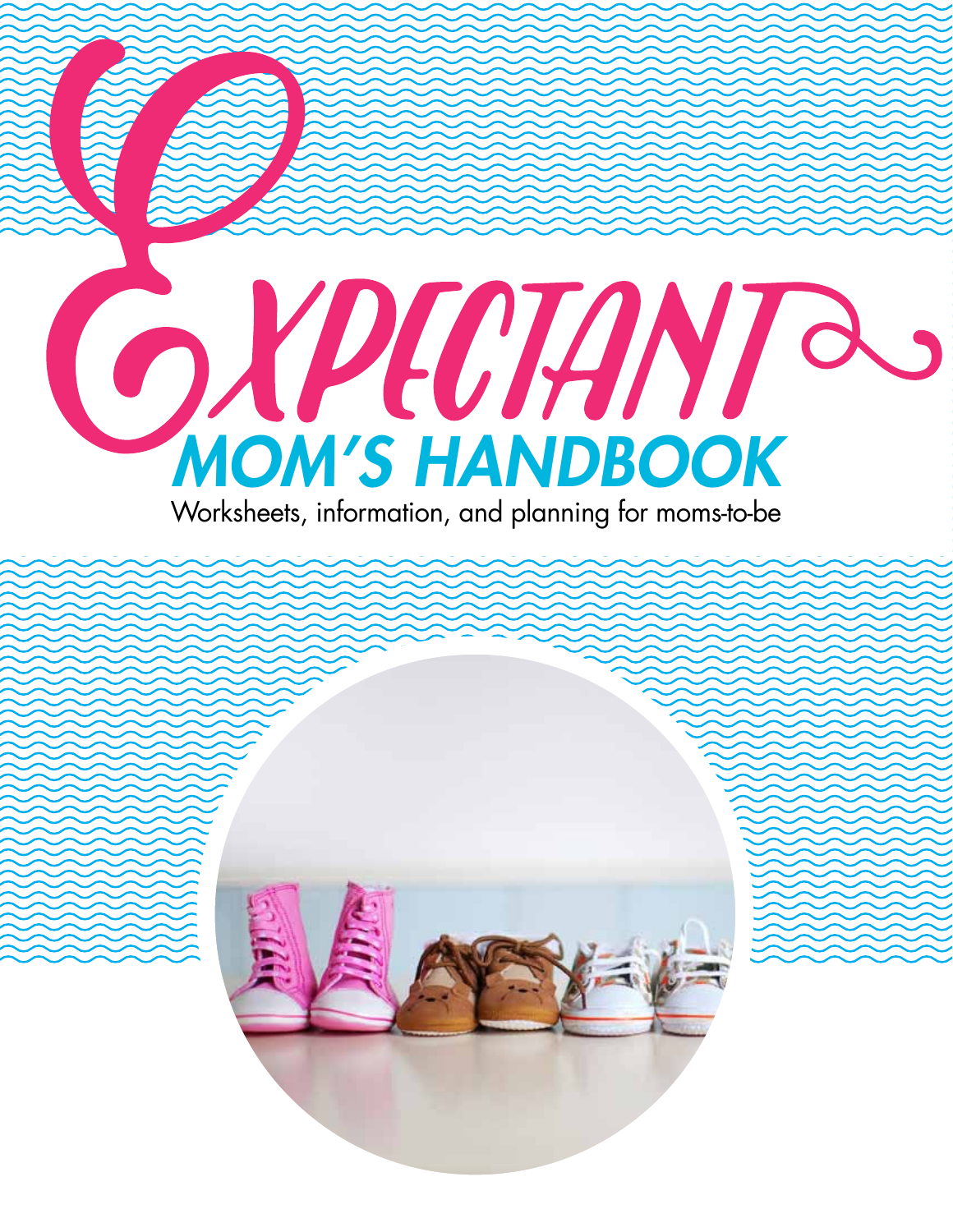

Bringing a baby into the world is exciting, but it can also feel overwhelming at times. This handbook will help keep you informed and confident every step of the way. Inside, you'll find checklists and worksheets to help you plan ahead, as well as information about each stage of pregnancy, preparing for your baby's arrival, and newborn care.

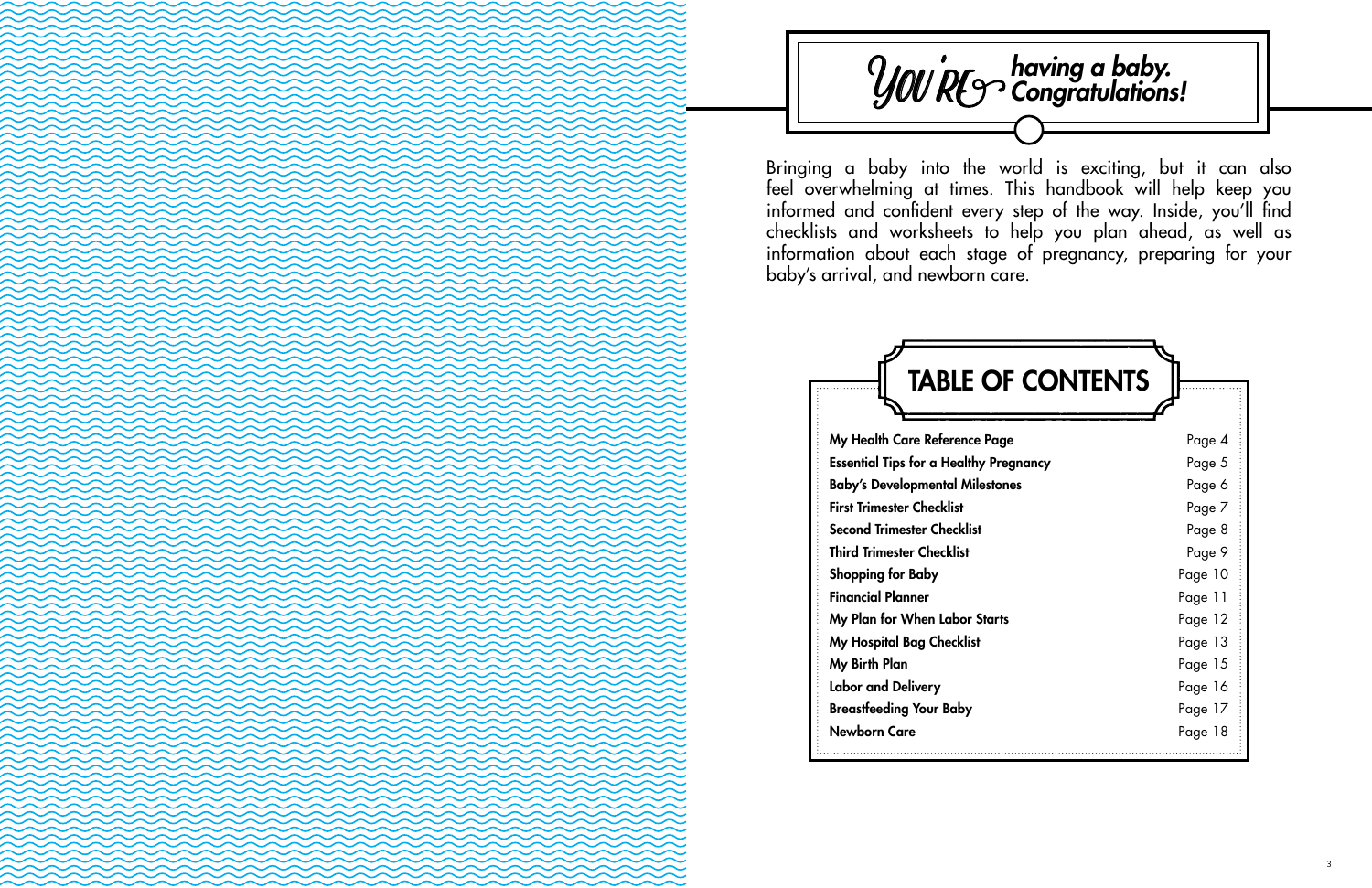It's useful to have your essential contact information all in one place. Keep the information for your obstetrician or midwife, your health insurance provider, your hospital or birth center, pharmacy, pediatrician, and WIC provider here for quick and easy reference.

| Obstetrician<br>or Midwife                           | Phone: <u>Alexander Alexander Alexander Alexander Alexander Alexander Alexander Alexander Alexander Alexander Alexander Alexander Alexander Alexander Alexander Alexander Alexander Alexander Alexander Alexander Alexander Alex</u>                                   |  |
|------------------------------------------------------|------------------------------------------------------------------------------------------------------------------------------------------------------------------------------------------------------------------------------------------------------------------------|--|
| Health<br><i><u><b>Insurance</b></u></i><br>Provider | Phone: Note: 2008. The Contract of the Contract of the Contract of the Contract of the Contract of the Contract of the Contract of the Contract of the Contract of the Contract of the Contract of the Contract of the Contrac                                         |  |
| Hospital or<br>Birth Center                          | Name: Name: Name: Name: Name: Name: Name: Name: Name: Name: Name: Name: Name: Name: Name: Name: Name: Name: Name: Name: Name: Name: Name: Name: Name: Name: Name: Name: Name: Name: Name: Name: Name: Name: Name: Name: Name:                                          |  |
| Pharmacy                                             | Name: <u>example and a series of the series of the series of the series of the series of the series of the series of the series of the series of the series of the series of the series of the series of the series of the serie</u>                                   |  |
| Pediatrician                                         |                                                                                                                                                                                                                                                                        |  |
| <b>WIC</b> Local<br>Agency                           | Name: <u>example and a series of the series of the series of the series of the series of the series of the series of the series of the series of the series of the series of the series of the series of the series of the serie</u><br>Email:<br>Address: ___________ |  |
| Other                                                | Phone:<br>Email: Email: Album and Album and Album and Album and Album and Album and Album and Album and Album and Album<br>Address:                                                                                                                                    |  |

It's best to talk to your doctor about what is safe and healthy, but here is a handy guide of some things to avoid.



Alcohol, cigarettes, and illicit drugs like marijuana. These substances can be harmful to your developing baby.

### **DO NOT** handle cat litter, or garden without gloves.

Cat litter, or soils where cats have been, may contain the *Toxoplasma gondii* parasite. This infection can be passed on to your baby. It's best to avoid scooping the litter box during pregnancy.

Unpasteurized soft cheeses, milk, and juice. Make sure your milk, cheeses, and juices are pasteurized—a process that kills any harmful bacteria.

### **DO NOT** get too hot.

Save the sauna, hot tub, and very hot baths until after your pregnancy. Pregnant woman are more likely to have low blood pressure and suffer from dehydration and dizziness. These symptoms may become worse in high heat.

## **DO NOT** eat, drink, or consume the following while pregnant.

Deli meats, raw eggs, raw or undercooked meats, raw sprouts, and uncooked sushi. Raw foods may contain bacteria and illness-inducing parasites, which can harm your baby. Cook your eggs and meats thoroughly, and steam or microwave deli meat before you eat it.

King mackerel, shark, swordfish, tilefish and shellfish. These varieties of fish contain high levels of mercury that can affect your baby's nervous system.

Herbal supplements, teas, and medicines not approved by your doctor. Make sure to consult your doctor before taking any vitamins, natural herbs, or teas during your pregnancy.





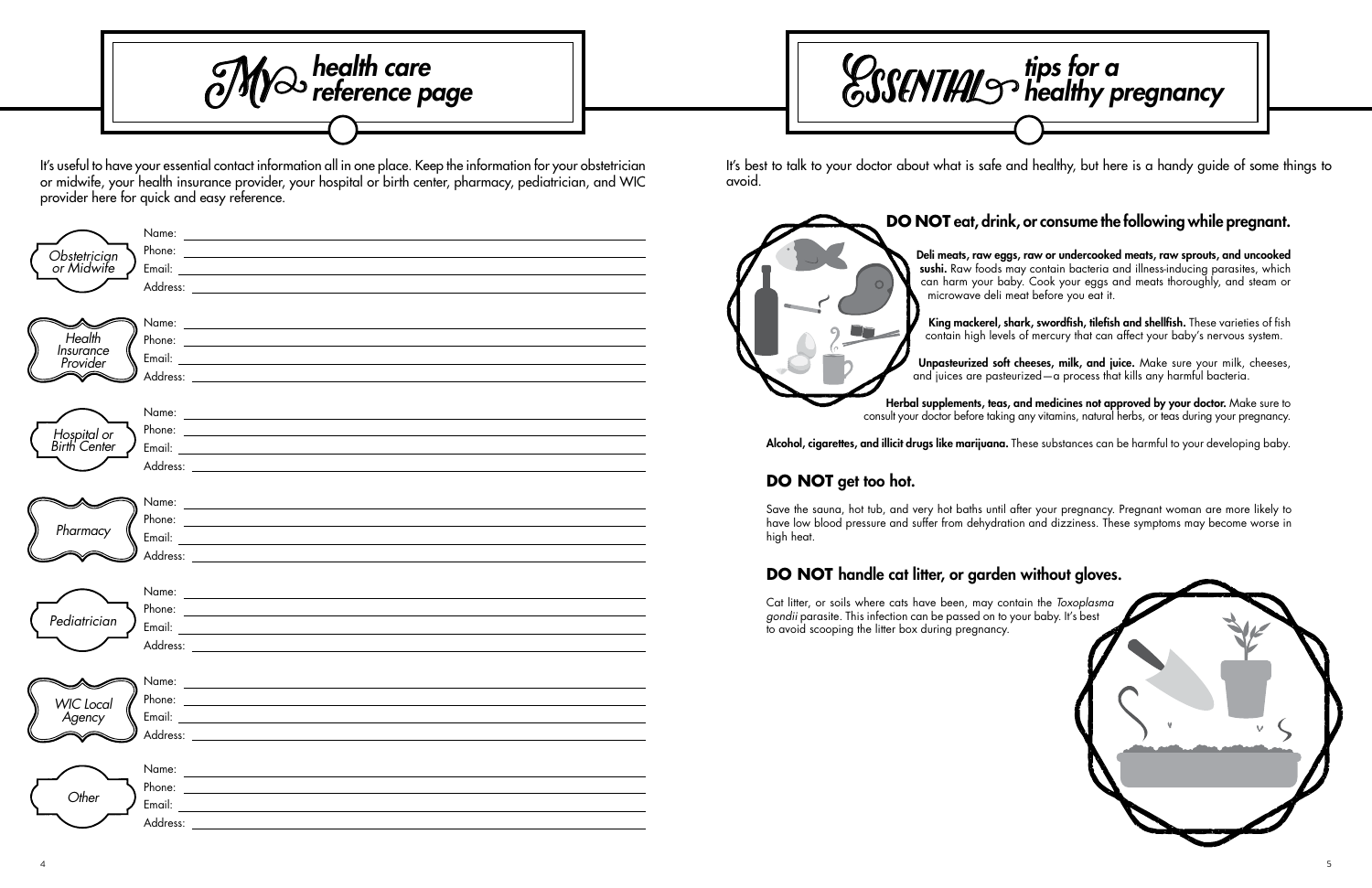$\Box$  Schedule your first prenatal appointment. . Regular checkups and prenatal testing help keep you and your baby

Your baby will go through many changes during the nine months of development! Here's an overview of what those changes will look like.



Weeks 1 to 4: By week 4 your baby will be about the size of a berry. Amniotic fluid collects around the embryo, and the placenta begins to

form.

Weeks 21 to 24: By week 24 your baby will weigh about 1 pound. The brain, lungs, and digestive system continue to develop.



to develop, and the heart divides into four

chambers.

Weeks 33 to 36: By the end of week 36 your baby will be around 19 inches long. Bones begin to harden and kidneys continue to develop. Your baby will spend the next few weeks putting on weight.



Weeks 9 to 12: By the end of week 12 your baby will be about 3 inches long. The organs continue Weeks 5 to 8: By the end of week 8 your baby will be about 1 inch long. The heart starts to beat and

> Weeks 29 to 32: Your baby will continue to put on weight during these weeks. The toenails and fingernails have formed, and he or she can see light and darkness.



bones begin to form.



Weeks 25 to 28: During this time your baby will begin to open and close his or her eyes. Your baby is moving a lot now and has regular cycles of sleep and awake time. By week 28 he or she will be over 14 inches long.



Weeks 13 to 16: By week 16 your baby will be about 5 inches long! The ears and eyes continue to form.



Be ready for physical changes. You may experience nausea and vomiting, fatigue, odd food cravings, sore breasts, and frequent bathroom trips as your belly grows. Later in pregnancy, swollen ankles, stretch marks, and

Be aware of your emotional health. At least 1 in 10 pregnant women suffer from bouts of depression, due in part to hormonal changes that can affect your brain chemistry. Being informed can help if it happens to you.

Weeks 17 to 20: By week 20 your baby will be around 8 inches and will weigh about 10 ounces. Fat tissue will begin to form, and hair will start to grow.



Adopt healthy habits. When you're pregnant, a healthy lifestyle is important. Take a prenatal vitamin supplement, eat a nutritious diet, stay hydrated, find pregnancy-friendly ways to exercise, and get plenty of sleep. If you have trouble falling asleep, try sleeping on your left side. This will relieve pressure on major blood vessels that supply

Do your research. There's a lot of information available about pregnancy and what you should and shouldn't

Weeks 37 to 40:

- Up to 28 weeks pregnant, see your caregiver every 4 to 5 weeks.
- From 28 to 36 weeks pregnant, see your caregiver every 2 to 3 weeks.
- From 36 weeks to delivery, see your caregiver every 1 to 2 weeks.
- varicose veins are common. The good news? Most changes will fade after pregnancy.
- 
- oxygen and nutrients to your baby.
- do. Ask your health care provider if you're not sure.



At 37 weeks your baby is considered full term. At some point during the last few weeks, he or she will move into the birth position, ready for delivery!

healthy, and enable your health care provider to spot problems early on.

The number of prenatal appointments you'll need depends on your unique pregnancy experience, but here are some general guidelines:



- 
- 
- 

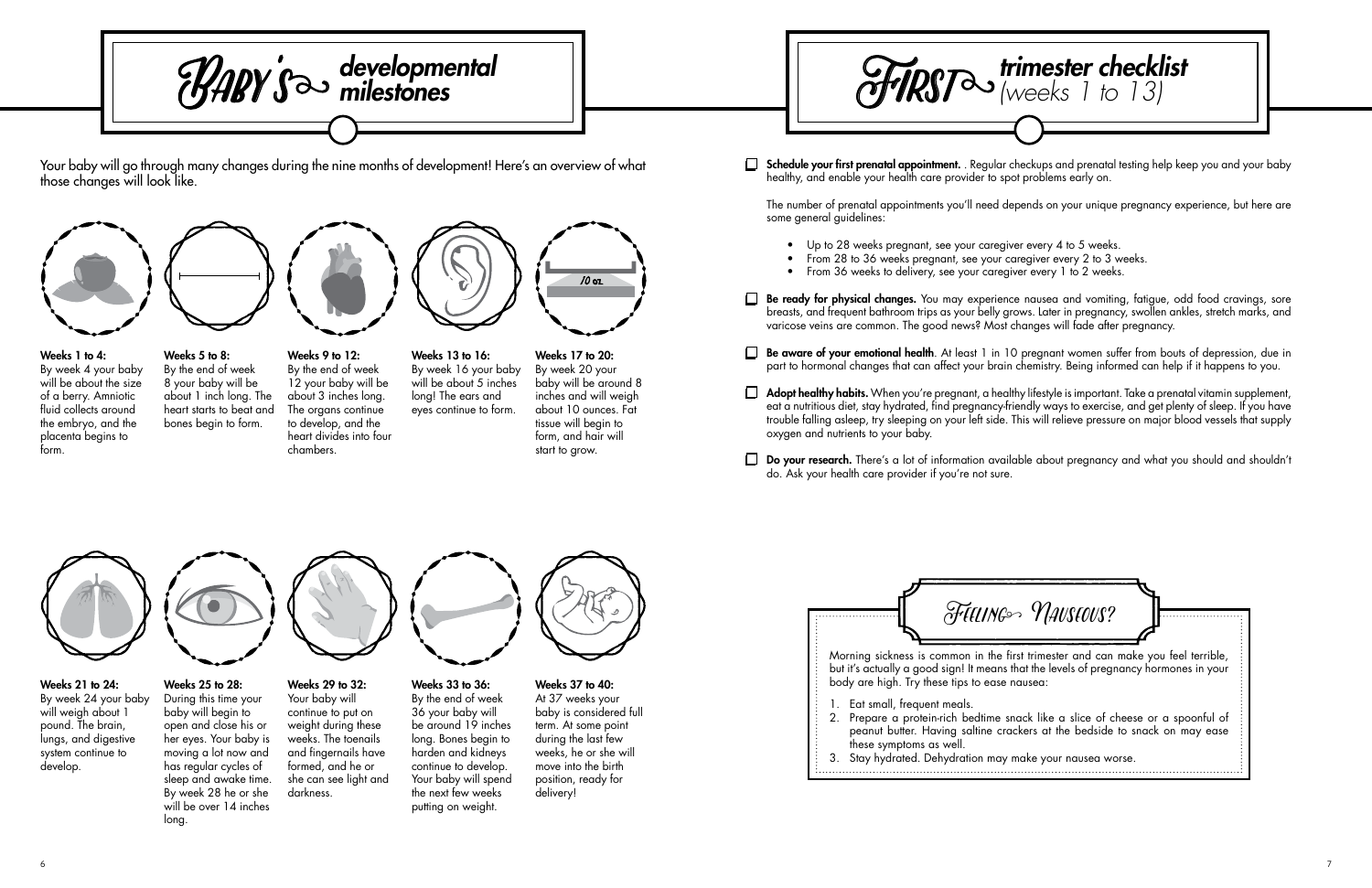

Tour your hospital or birth center. Getting familiar with your surroundings ahead of time will make labor and delivery feel less intimidating. Find out what forms you can fill out in advance, so you don't have to deal with

 $\Box$  Make a plan for when labor starts. Your doctor or midwife should give you a clear set of guidelines for when to call and when to head to the hospital or birth center. Use the worksheet on page 12 to make a plan in advance

Create a budget. Now is a good time to check in on your budget from the second trimester. Go back to the

 $\Box$  Set up a safe place for your baby to sleep. See page 18 for important guidelines to reduce your baby's risk

 $\Box$  Choose a doctor for your baby. Make sure the pediatrician you choose accepts your health insurance, is in a convenient location, and keeps hours that work with your schedule. If you're not sure who to choose, many

**Assemble your baby gear.** Use the checklist on page 10 to make sure you have the necessities covered, and turn

Wash your baby's clothing and bedding. Newborns have very delicate skin, and fabrics in new items can

Prepare for breastfeeding. Read, research, and get organized! To feel prepared for some of the challenges you might face while breastfeeding, read as much as you can and talk to friends who have breastfed. If you'd like help getting started, find out if your hospital or birth center has a lactation consultant on staff, and arrange to see her within the first 24 hours. Have some helpful items on hand such as supportive nursing bras, nursing pads,

- paperwork when you're in labor.
- of the big day.
- financial planner on page 11 and update it as needed.
- of SIDS (sudden infant death syndrome).
- pediatricians offer to interview with new parents.
- to pages 13–14 to make sure you're packed and ready to go at short notice.
- contain irritants. Choose a gentle detergent designed especially for new babies.
- 100% purified lanolin for sore nipples, and frozen peas or gel packs to ease any soreness.
- **Purchase maternity clothing.** By the end of the second trimester, your baby will be almost four times as big as it was at the end of the first trimester! Check in with friends who have had kids, email groups, and social networking sites for secondhand options.
- $\Box$  Decide whether you'll find out the sex of your baby. If you want to know the sex of your baby, good news! You should be able to find out during your second trimester ultrasound, which usually happens at around 20 weeks.
- Learn about second-trimester prenatal visits and tests. During the second trimester you will typically see your health care provider once every four weeks. During your regular visits, you will be offered some prenatal tests and will be able to see your baby in an ultrasound! Make sure to be prepared, ask questions, and know your options.
- Moisturize your belly. A moisturizing lotion can help reduce the itchiness that some women feel as their belly continues to grow. A moisturizer with vitamin E may prevent or reduce stretch marks, too.
- Budget. Now is a good time to start thinking about how much extra money you'll need to find in your budget. The financial planner on page 11 can help you start working out your budget.
- Look into childbirth classes. If you haven't done so already, consider taking childbirth classes. They are offered at hospitals, doctors' offices, and other community venues.



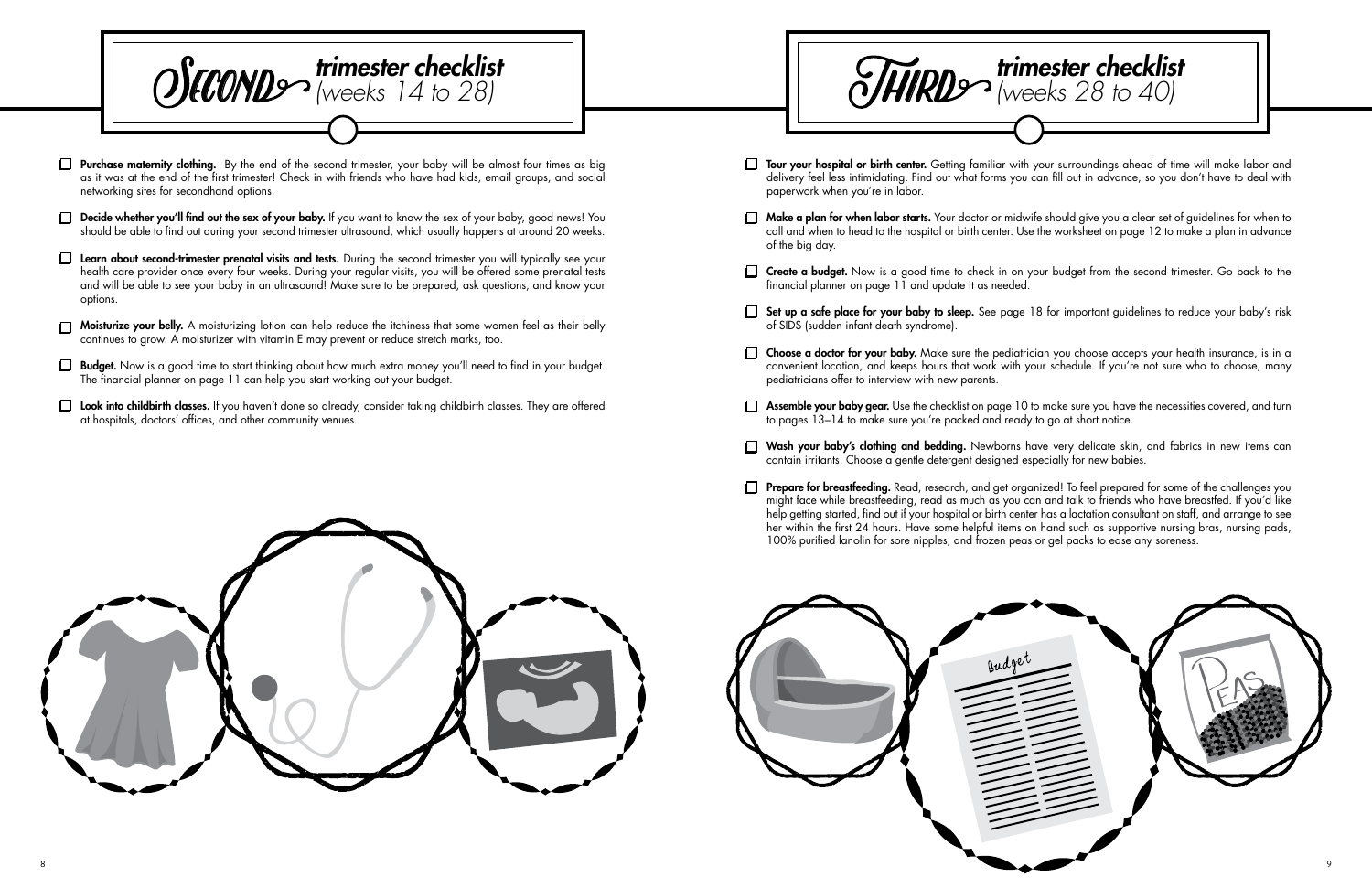Newborns don't need a lot, but it's good to have the necessities covered. You'll need to buy some of these items new (like car seats) but you may be able to find others no cost through friends who have had babies, coworkers, consignment shops, or online groups.

Shopping*for baby*

Diapers (cloth or disposable)





A car seat (most hospitals won't let you leave without one)



Swaddle cloths

Burp cloths



A swing, bouncy seat, or Moses basket

Basic medical supplies

Baby wipes









A stroller and/or baby carrier (snap and go)



A diaper bag

Diaper cream



A breast pump

(if needed)

Cradle and/or crib





leggings, and socks)





A place to change the baby

Use this worksheet as a starting point to figure out how much extra money you'll need to find in your budget. Remember to factor in things like lost income if you intend to take unpaid leave from work.

# Financial*planner*

|                          | Additional<br>Expenses    |            |  |  |  |
|--------------------------|---------------------------|------------|--|--|--|
|                          | New expenses              | Total cost |  |  |  |
| ٠<br>ė<br>٠              |                           |            |  |  |  |
| ٠<br>٠                   |                           |            |  |  |  |
| $\bullet$<br>٠           |                           |            |  |  |  |
| ٠<br>٠<br>٠<br>٠         |                           |            |  |  |  |
| $\bullet$<br>ċ<br>٠      |                           |            |  |  |  |
| ٠<br>٠<br>٠              |                           |            |  |  |  |
| ٠<br>$\bullet$<br>¢      |                           |            |  |  |  |
| ٠<br>٠                   |                           |            |  |  |  |
| ٠<br>٠                   |                           |            |  |  |  |
| $\bullet$<br>٠<br>٠<br>٠ |                           |            |  |  |  |
| ċ                        |                           |            |  |  |  |
| ٠<br>ċ                   |                           |            |  |  |  |
| ٠<br>$\bullet$<br>٠<br>ċ |                           |            |  |  |  |
| ė<br>ċ                   |                           |            |  |  |  |
| ٠<br>٠                   |                           |            |  |  |  |
| ٠<br>٠                   | <b>TOTAL BABY BUDGET:</b> |            |  |  |  |





|        | Amount earned per month |
|--------|-------------------------|
|        |                         |
|        |                         |
| ΤΟΤΔΙ· |                         |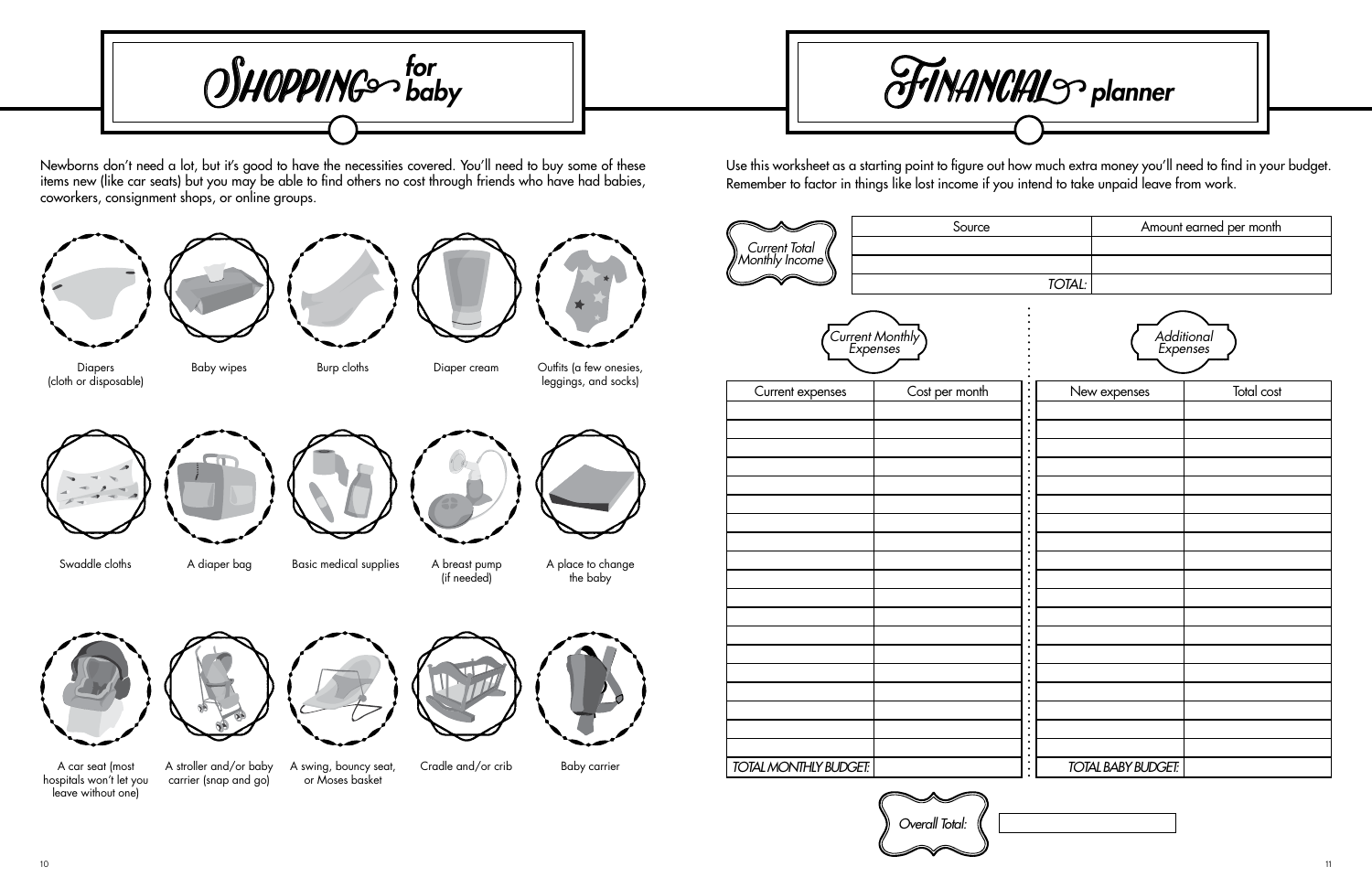Once labor starts, it's important to know what to do. Your doctor or midwife will give you a clear set of guidelines for when to call and when to head to the hospital or birth center.

Use this worksheet to plan ahead. It's a good idea to talk to your health care provider and any friends or relatives who have recently had a baby to make sure you have the essentials covered.

#### When Labor Begins, Call:

Know where you are going. Know how you will get to the hospital or birth center. It's helpful to know specifics like the route you'll take, where to park, and which entrance to use.

Make plans ahead of time for a caregiver to look after children and pets while you are at the hospital.



#### Get Ready to Go:

Start timing your contractions. See page 16 to log your contractions.

Know what you're bringing. Get your prepacked hospital bag, ID, and health care information together and ready to go.

Hospital forms, your birth plan, and phone numbers of close friends and family. Bring any forms you've filled out ahead of time, your birth preferences written down in a birth plan, and a list of people you'd like to call after delivery.

 $\Box$  A few pairs of underpants and warm socks. If your room is chilly, you may want socks to wear during labor. Bring a pair of nonskid socks to walk around the hospital, too. The hospital may provide underwear, but many women prefer to bring their own. Make sure to bring underwear that is extra roomy and comfortable, and that you don't mind getting soiled.

 $\Box$  A warm robe, sweatshirt, or sweater. The hospital will provide a gown, but you may be more comfortable in your own. A



# *bag*

- Your ID and health insurance card. You will need these in order to be admitted into the hospital.
- 
- Eyeglasses. You may not want, or be allowed, to wear your contact lenses during labor and birth.
- 
- short-sleeved robe is best so your blood pressure can be taken more easily.
- **Maternity bras and nursing pads.** After birth, your breasts will be tender while your milk comes in. A nursing bra can help with support and provide some comfort. Nursing pads will add extra leak protection if necessary.
- Toiletries, lip balm, and other personal items. If your hospital doesn't provide them (find out ahead of time), essentials such as a toothbrush, toothpaste, shampoo, face wash, and lotion can make your stay more comfortable. Try buying travel sizes for easy portability. Also, hospitals are often very dry; having lip balm on hand can help you feel more comfortable.
- Sandals. You may want to take a shower during your stay at the  $\Box$ hospital. If you don't want to be barefoot, bring along some comfortable sandals you don't mind getting wet.
- A headband or hair ties. You may want to tie up your hair during labor. Bring a few just in case.
- Nonperishable snacks or change for the vending machine. Some hospitals allow food and drink while in labor, but many do not. You will be hungry after delivery; be prepared in case the hospital cafeteria is closed.
- $\Box$ Cell phone and charger, or a prepaid calling card if your hospital doesn't allow cell phones. Make sure to have the phone numbers of friends and family you'd like to contact after birth. Bring your charger, too!

| Name:<br>Obstetrician<br>or Midwife<br>Phone: |                                   |                 |
|-----------------------------------------------|-----------------------------------|-----------------|
| Name:<br>Ride to the<br>Hospital<br>Phone:    | Secondary<br>Contact <sup>®</sup> | Name:<br>Phone: |

| Hospital or<br>Birth Center | Name:<br>Address: |
|-----------------------------|-------------------|
|                             | Phone:            |

Notes: \_\_\_\_

The items you will need may vary. Here are a few suggestions for what to put in your hospital bag.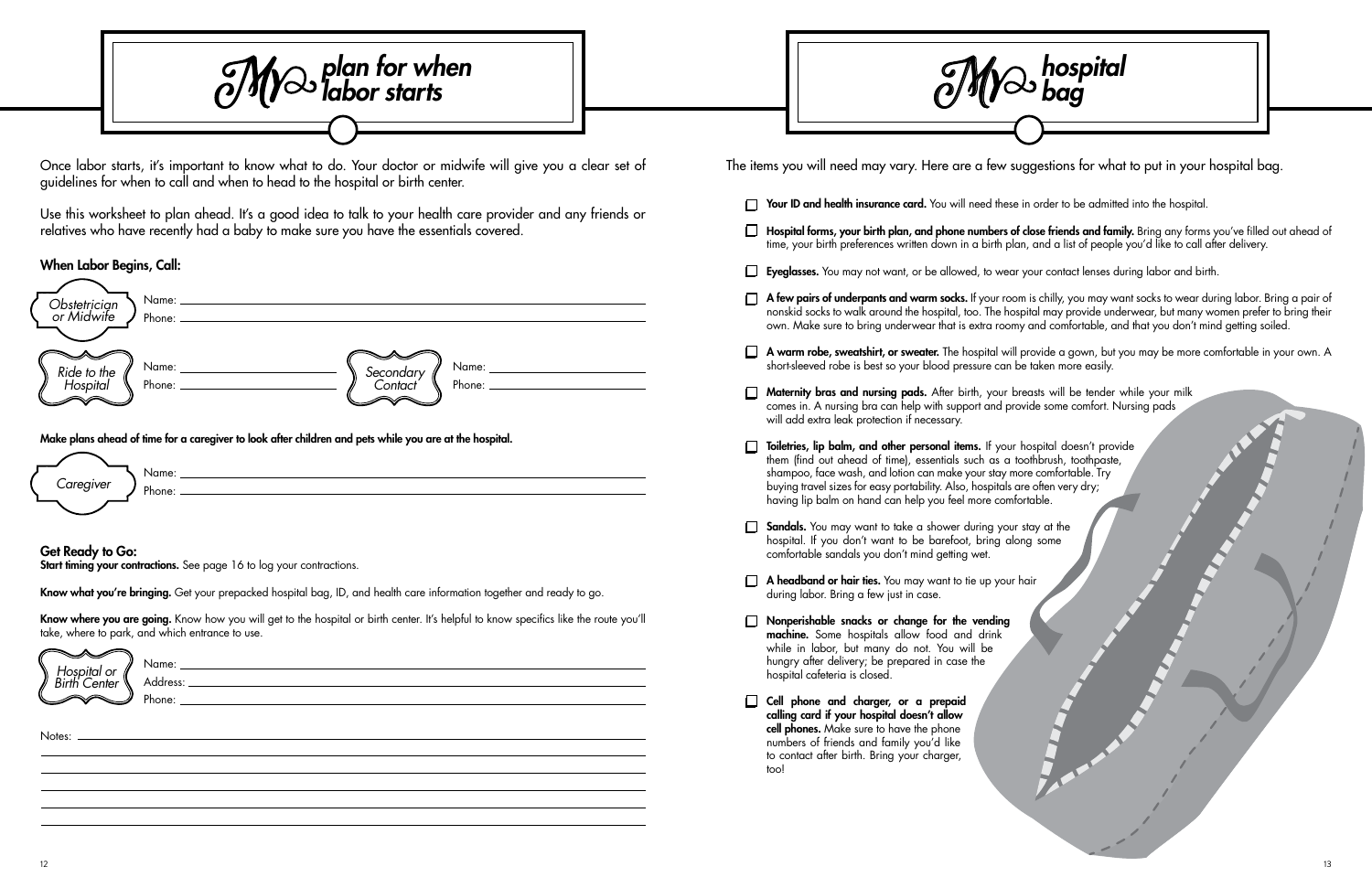A birth plan is a document that outlines your wishes for labor and delivery. It's hard to know or control exactly what will happen, but thinking it through and creating a list of preferences will at least make your wishes known.

Use this worksheet as a starting point to consider your birth plan, and talk over your options with your doctor or midwife.

Who would you like with you during labor and delivery?

What sort of pain relief do you prefer?

How would you prefer to be positioned during delivery?

Do you want to hold baby immediately after delivery, or once wiped clean and swaddled?

How soon after delivery would you like to breastfeed (if at all)?

Make sure to bring an infant car seat (install before labor begins), a coming-home outfit, and warm blankets (especially in cold weather). BRING FOR BABY

Who would you like to visit you in hospital, and when?

Do you want your baby to spend the first night in the hospital nursery, or rooming-in with you?

Other:

My*birth plan*

|        | hospital bag<br><sup>5</sup> (continued)                                                                                                                        |  |  |  |
|--------|-----------------------------------------------------------------------------------------------------------------------------------------------------------------|--|--|--|
|        | A camera. Having a baby is a very special experience. Check the hospital policy for photography equipment, and if<br>allowed, bring a camera to capture it!     |  |  |  |
|        | Going-home clothes. You will still have your bump for a few weeks, so make sure you bring clothes that are comfortable<br>and roomy.                            |  |  |  |
| $\Box$ | Any items that might help you relax. A book, magazine, or newspaper, your own pillow, or your favorite music could make<br>your hospital stay more comfortable. |  |  |  |
|        | Other:                                                                                                                                                          |  |  |  |
|        |                                                                                                                                                                 |  |  |  |
|        |                                                                                                                                                                 |  |  |  |
|        |                                                                                                                                                                 |  |  |  |
|        |                                                                                                                                                                 |  |  |  |
|        |                                                                                                                                                                 |  |  |  |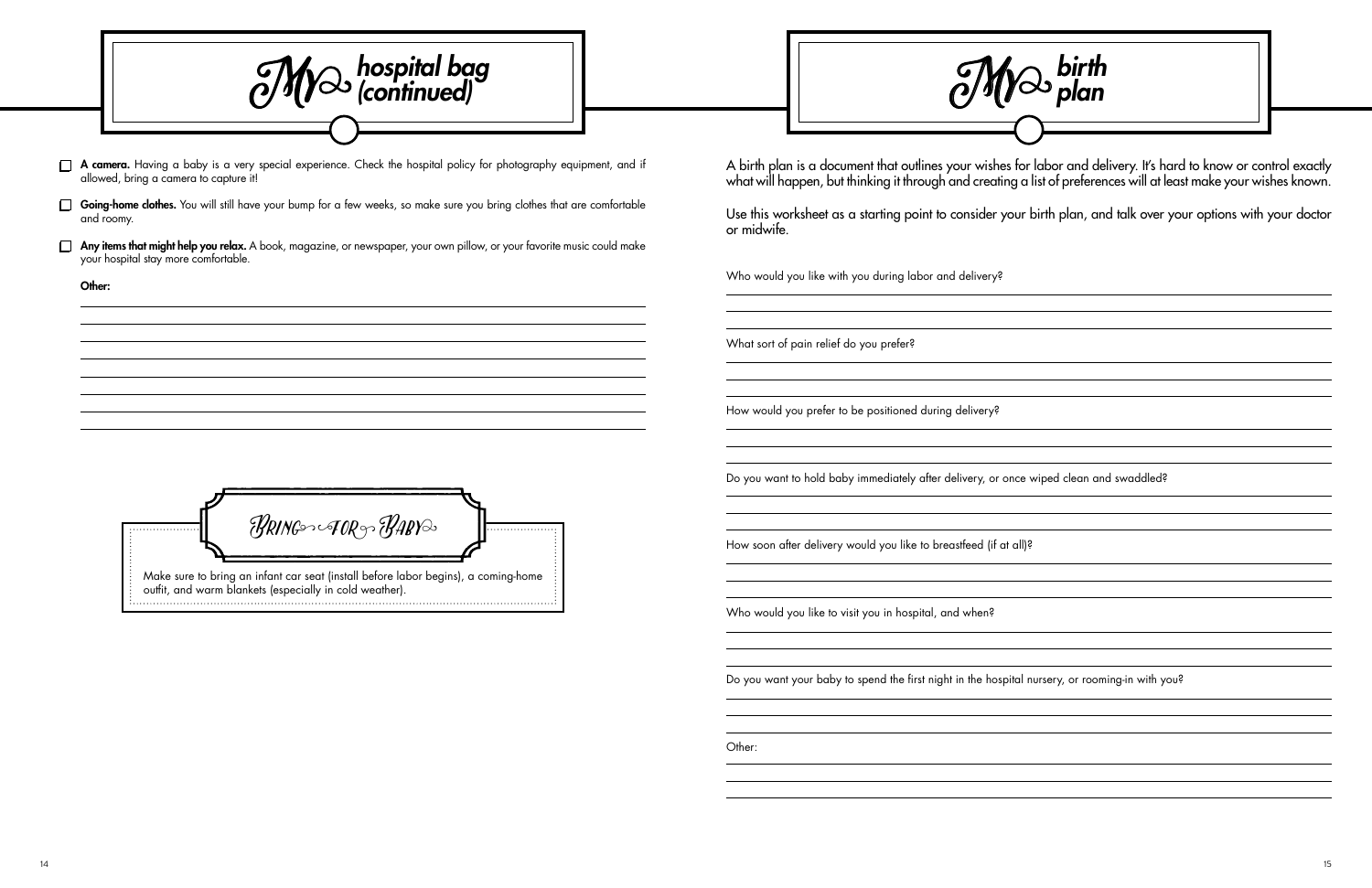No one can predict with certainty when labor will begin. The due date your doctor or midwife gives you is an estimate. It is normal for labor to start as early as three weeks before your anticipated due date or as late as two weeks after.

Sometimes it can be hard to tell if you are having real contractions or Braxton Hicks contractions—"practice" contractions that prepare your body for labor. The difference between real and false labor is that real contractions are painful and build in intensity and frequency. Your doctor or midwife will give you a clear set of guidelines for when to call and when to head to the hospital or birth center. When contractions last 45 to 60 seconds and occur three to four minutes apart, you are most likely in labor and should head to the hospital.

# My Contractions Log

If you think you are in labor, use the worksheet below to keep track of the timing and strength of your contractions. If you are in too much pain, have your partner help.

> Try to breastfeed your baby as soon as possible after you deliver. Your baby might easily latch on, or might just lick and nuzzle the nipple or breast at first, or may have trouble latching. ALL of these situations are nor-

Spend the first night rooming-in with your baby so that you can breastfeed frequently. Having your breast available to your newborn as soon as possible is very important, as suckling, licking, and nuzzling will help

| Time the contraction began | How long did it last from<br>beginning to end? | How far apart are they?<br>(from the beginning of one<br>contraction to the<br>beginning of the next) | How much pain are you in?<br>(on a scale from 1 to 10) |
|----------------------------|------------------------------------------------|-------------------------------------------------------------------------------------------------------|--------------------------------------------------------|
| ex. 11:15 pm               | ex. 65 seconds                                 | ex. 6 minutes                                                                                         |                                                        |
|                            |                                                |                                                                                                       |                                                        |
|                            |                                                |                                                                                                       |                                                        |
|                            |                                                |                                                                                                       |                                                        |
|                            |                                                |                                                                                                       |                                                        |
|                            |                                                |                                                                                                       |                                                        |
|                            |                                                |                                                                                                       |                                                        |
|                            |                                                |                                                                                                       |                                                        |
|                            |                                                |                                                                                                       |                                                        |
|                            |                                                |                                                                                                       |                                                        |
|                            |                                                |                                                                                                       |                                                        |
|                            |                                                |                                                                                                       |                                                        |
|                            |                                                |                                                                                                       |                                                        |
|                            |                                                |                                                                                                       |                                                        |
|                            |                                                |                                                                                                       |                                                        |



- $\Box$  Try lightly compressing your breast, to shape it more closely to baby's mouth opening.
- $\Box$  Try a new position. Make sure your arms, back, and shoulders are well supported.
- $\Box$  Help your baby relax, too. Babies tend to latch on best when they are in a calm yet alert state.
- encouraging her to open wide.



If you have a Caesarean delivery, you may need to stay in the hospital for up to 5 days.



Breast milk has all the vitamins, minerals, and nutrition a growing baby needs to thrive. As well as the cost savings and convenience factors, breastfeeding provides proven health benefits to both mom and baby.

# Tips to get started

- mal!
- $\Box$ stimulate your milk supply.

# Trouble latching?

 $\Box$  Try expressing a few drops of milk. Use your milk-moistened nipple to gently massage your baby's lips,



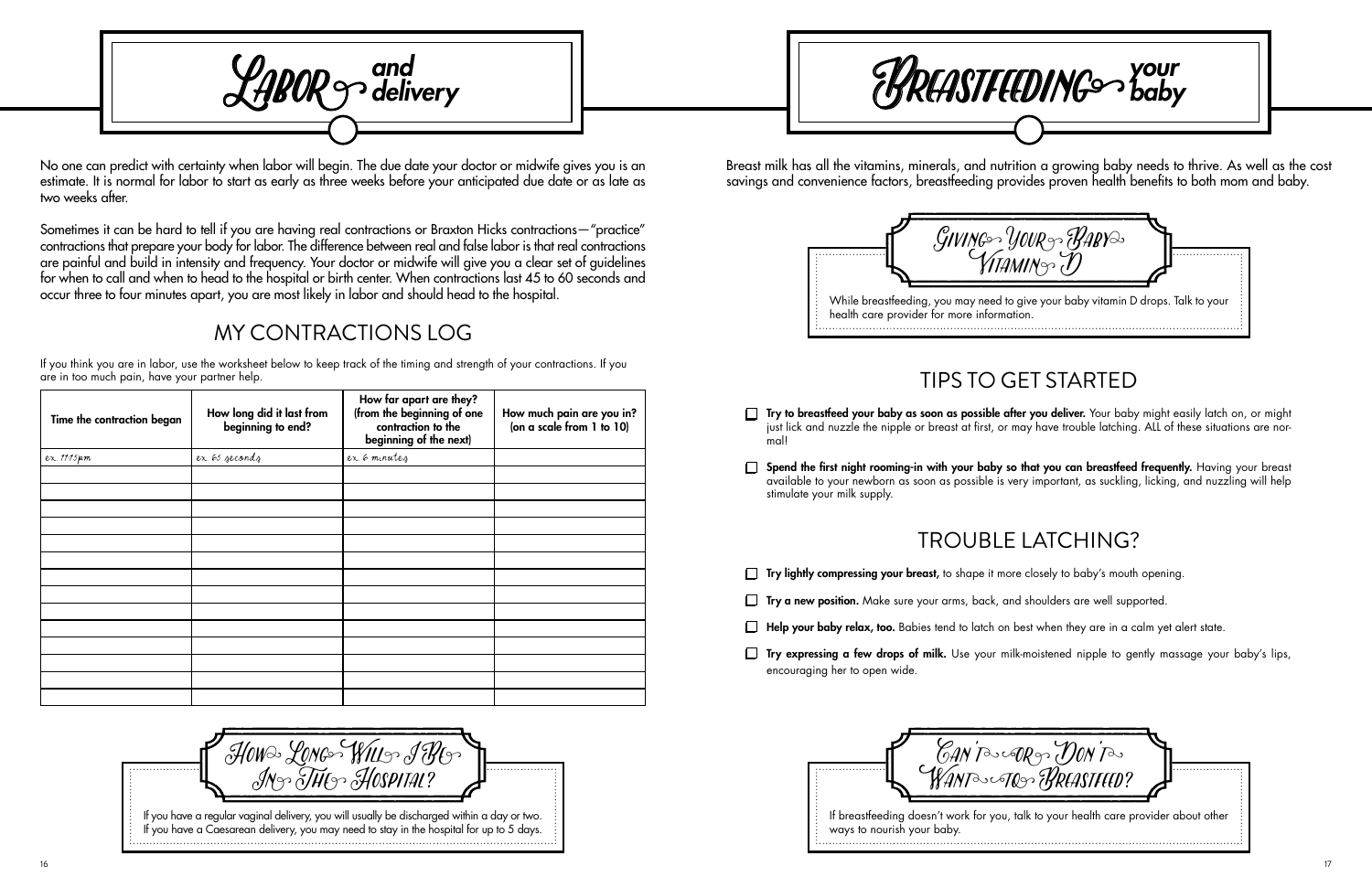



A newborn infant sleeps up to 16 or 17 hours a day in the first few weeks at home. To help your baby fall asleep, try nursing, rocking, or holding her to your chest until she falls asleep.

It's important to create a safe sleep environment for your baby. Follow these guidelines to reduce the risk of SIDS (sudden infant death syndrome) and prevent suffocation:

- Place baby on his back in a crib with a firm, tight-fitting crib mattress.
- • Do not put pillows, quilts, comforters, sheepskins, pillow-like bumper pads, or pillow-like stuffed toys in the crib.
- • Consider using a sleeper instead of a blanket.
- Use only a fitted bottom sheet specifically made for your crib size.

## **BATHING**

Newborns should have sponge baths until the umbilical stump falls off. Keeping it dry will help it fall off faster (usually within two weeks). Your newborn will be too little to take a bath in the bathtub, so you'll need to get a small tub that is made for new babies. Use soap made especially for newborn babies, and use a baby towel with a hood so your baby does not lose heat from her wet head.

## **DIAPERING**

Expect to change your baby about 10 times a day. Contact your pediatrician if after the first few days your baby does not have at least six wet diapers daily, as he may not be getting enough fluid.



visits, your baby's pediatrician will perform a physical exam, record measurements, and administer immunizations. If you are ever worried about your baby's health, don't wait for the next scheduled checkup—call your health care provider right away.